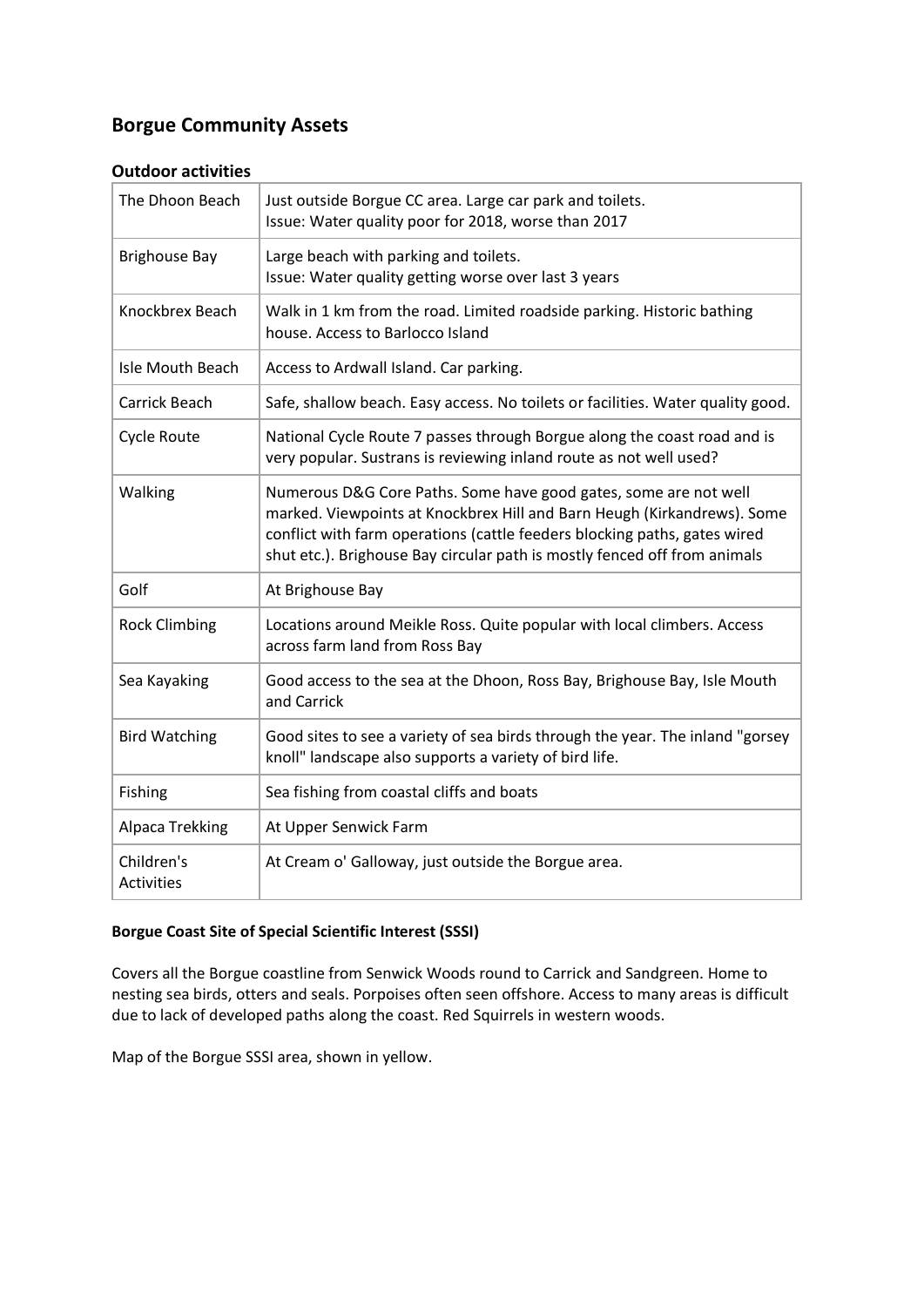

### **History**

| Prehistoric                                                                                                                                                                                                                                                                                                        | Cup & ring marked rocks, earthworks                                                                                                                                                                         |  |
|--------------------------------------------------------------------------------------------------------------------------------------------------------------------------------------------------------------------------------------------------------------------------------------------------------------------|-------------------------------------------------------------------------------------------------------------------------------------------------------------------------------------------------------------|--|
| Iron Age                                                                                                                                                                                                                                                                                                           | Numerous forts, mottes & homesteads. Well preserved, partially rebuilt<br>double-walled fort at Castle Haven. Artifacts from Castle Haven are kept<br>at Fishercroft.                                       |  |
| Churches                                                                                                                                                                                                                                                                                                           | Ruined old churches at Kirkandrews & Senwick. Borgue Church dates<br>from 1814                                                                                                                              |  |
| Historic & Listed<br><b>Buildings</b>                                                                                                                                                                                                                                                                              | Knockbrex House, Borgue House, Plunton Castle, Barmagachan House,<br>Kirkandrews Kirk, Meggerland Cottages, Kirkandrews & Ingleston<br>laundries, Knockbrex bathing house. Also several old mill buildings. |  |
| Dry stone dykes                                                                                                                                                                                                                                                                                                    | Some fine examples of traditional dry stone dyking in the Galloway style.                                                                                                                                   |  |
| The Borgue Hearse                                                                                                                                                                                                                                                                                                  | Victorian horse-drawn hearse. Owned by the Borgue community                                                                                                                                                 |  |
| Victorian &<br>James Brown's estate structures: Knockbrex Castle, Coo Palace,<br>Edwardian<br>Kirkandrews Kirk, Laundries, Walls. Examples of Arts & Crafts movement<br>work by G. H. Higginbottom (architect), Frank Hallows (cabinet maker),<br>James Smithies (coppersmith), W. J. Englefield (master pewterer) |                                                                                                                                                                                                             |  |
| Books by Adam<br>Gray Snr.<br>(Ingleston)                                                                                                                                                                                                                                                                          | "Borgue Academy: The story of a village school" (1989)<br>"Borgue - the Land and the People" (2001)<br>"White Gold - the Story of Dairying"                                                                 |  |
| <b>William Nicholson</b>                                                                                                                                                                                                                                                                                           | 1782-1849. The "Bard of Galloway", known for his poem "The Brownie of<br>Blednoch". Memorial at Borgue School and grave at Kirkandrews                                                                      |  |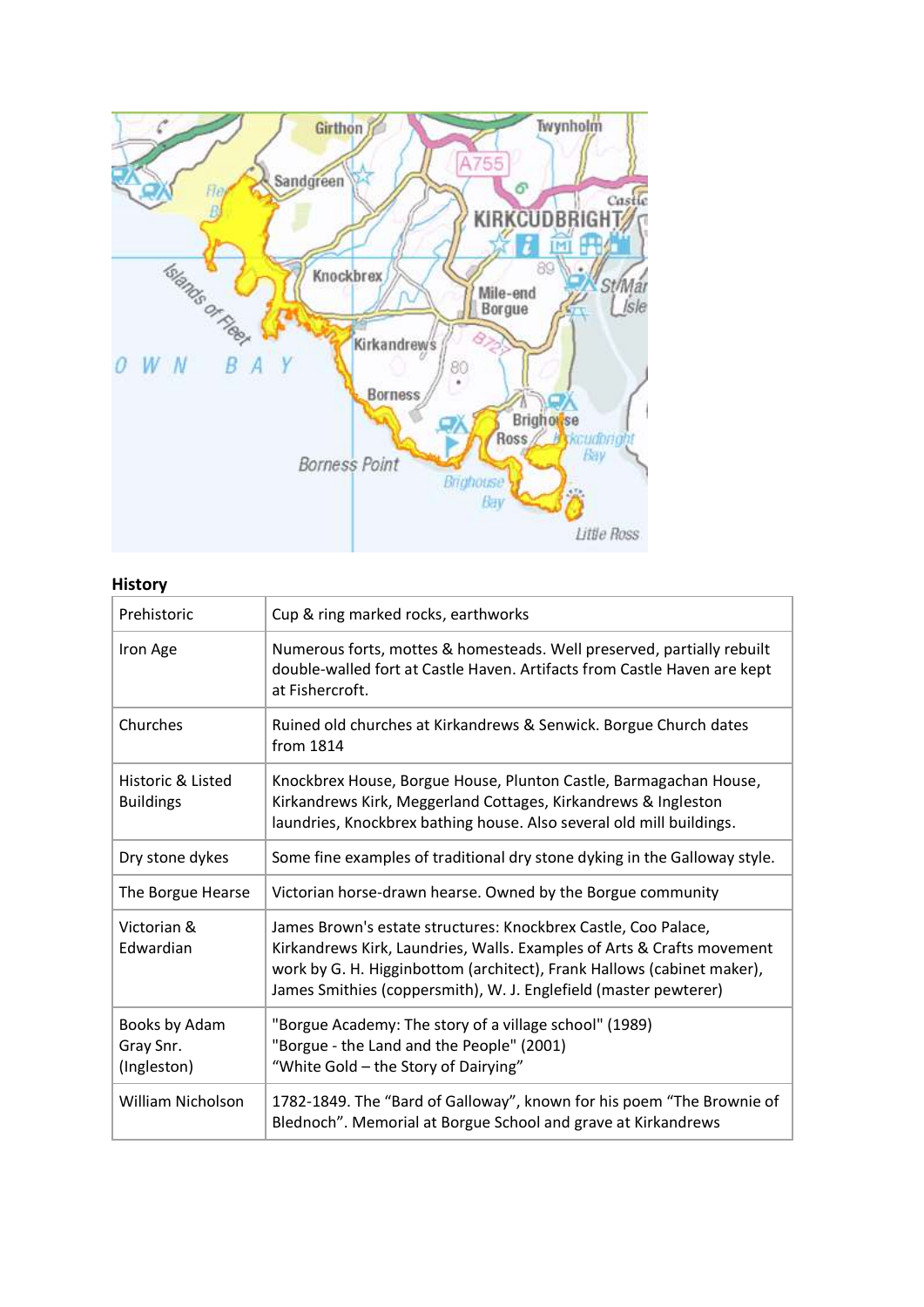| John MacTaggart  | 1800-1830. Author, poet and engineer. Wrote the "Gallovidian"<br>Encyclopaedia" and worked on the Rideau Canal in Canada |
|------------------|--------------------------------------------------------------------------------------------------------------------------|
| Lt Colonel Sir   | Lived at Earlston House, Borgue. In the Charge of The Light Brigade at                                                   |
| William Gordon,  | Balaclava, 25 <sup>th</sup> Oct 1854. Born 20th October 1830, died 12th May 1906.                                        |
| Bart of Earlston | His horse's grave is at Earlston                                                                                         |

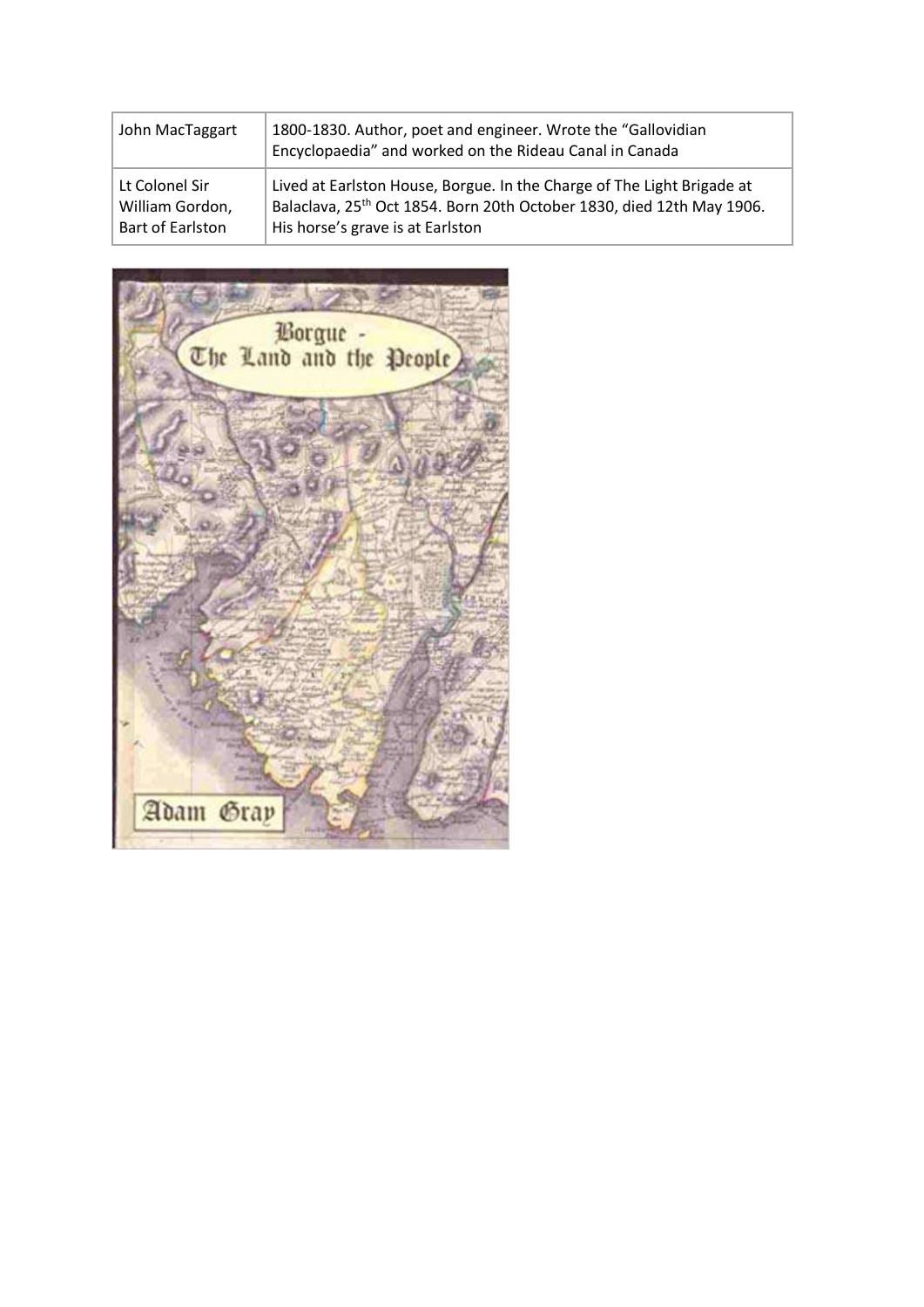

Gordon mausoleum in Borgue churchyard

### **Facilities**

| Solway View<br>Campsite                            | Camping and cabins                                                                                                                                                                                                                                                       |  |
|----------------------------------------------------|--------------------------------------------------------------------------------------------------------------------------------------------------------------------------------------------------------------------------------------------------------------------------|--|
| <b>Brighouse Bay</b><br>Holiday Park               | Large site with camping, caravans, lodges. Has shop, café and golf course                                                                                                                                                                                                |  |
| <b>Borgue Hotel</b>                                | Food, drink and numerous activities. Good community focal point.                                                                                                                                                                                                         |  |
| <b>Holiday Cottages</b>                            | Many cottages available for rent in the area                                                                                                                                                                                                                             |  |
| Coo Palace                                         | Holiday Property Bond site with 25 holiday units. Available from mid-2019.<br>Will be a significant increase in visitor numbers who will want access to<br>outdoor activities and local food providers. Huge potential for the village<br>and area if managed correctly. |  |
| Former garage<br>showroom & Dee<br>Fish smokehouse | Now available to let. Could be an additional hub for the village.                                                                                                                                                                                                        |  |
| <b>Borgue Primary</b><br>School                    | Well supported with active PTA and Borgue Fair (long term viability of<br>school numbers??)                                                                                                                                                                              |  |

## **Local Farms & Businesses**

| Farms | 21 working farms in the Borgue area. Mostly dairy and beef. Several small family |  |
|-------|----------------------------------------------------------------------------------|--|
|       | croft/farms. One hydroponic vegetable and fruit farm. One deer farm at Gledpark. |  |